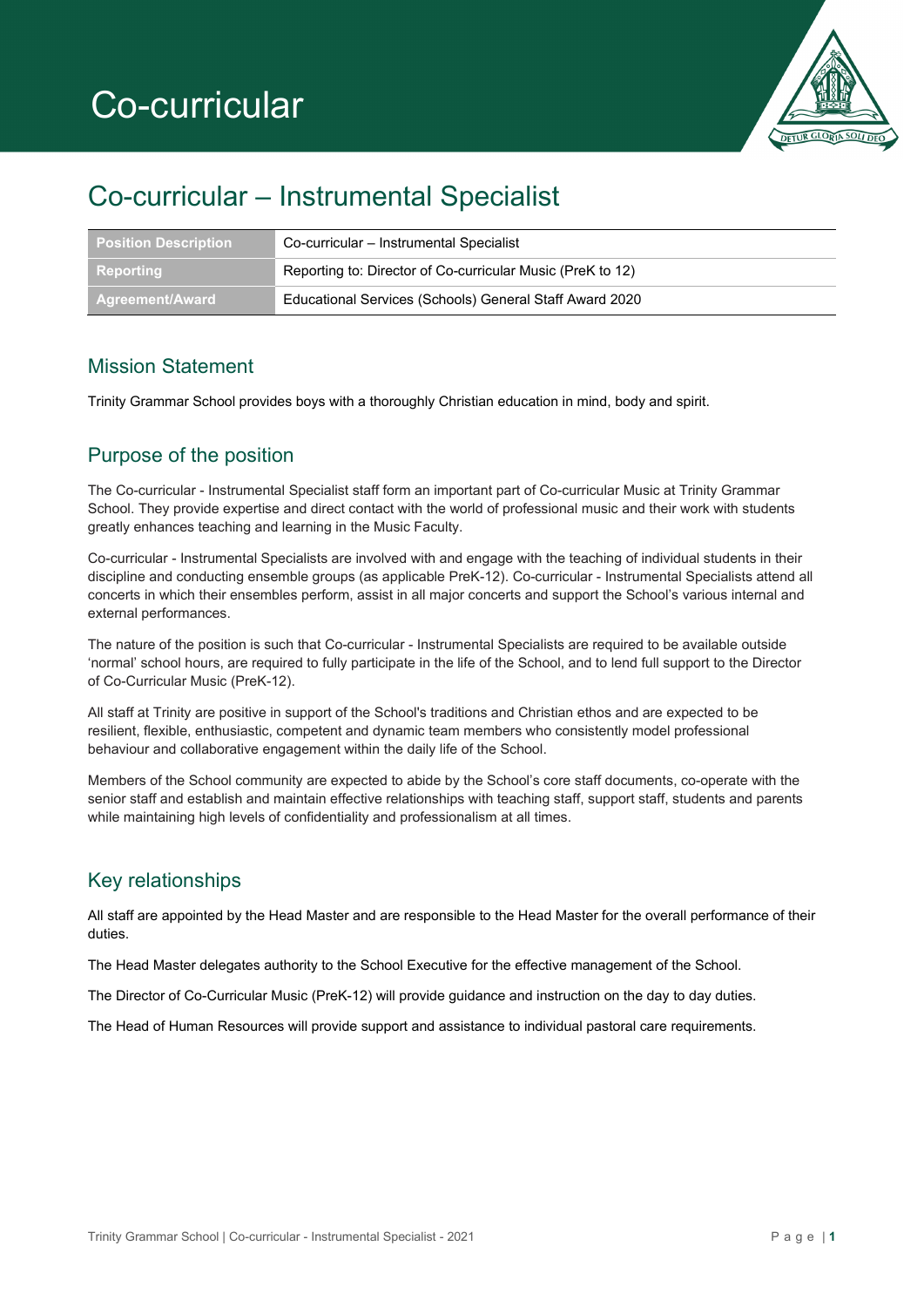# Co-curricular



#### Key accountabilities

- 1. Deliver the instrumental (PreK-12) programme as assigned by the Director of Co-Curricular Music (PreK-12).
- 2. Organise and conduct rehearsals, sectionals and performances of the School's Performance Groups as assigned by the Director of Co-Curricular Music (PreK-12).
- 3. Regularly participate in external specialist masterclasses, public recitals and performances.
- 4. Use the School's Learning Management System and Administration System to deliver teaching and learning, maintain formal records required by the School including but not limited to progress reports, learning evidence, assessment data, incident and discipline reports.
- 5. Be actively involved in supporting the School co-curricular activities and uphold the School standards and code of conduct.
- 6. Model the Christian values of the School and provide a Christ-like example to all within the Trinity Grammar School community.

## Role Responsibilities

#### Instrumental Lessons

- 1. Conduct individual and group student music lessons as determined by the Director of Co-Curricular Music (PreK- $12$ ).
- 2. Prepare and present material for the instruction of the practical aspects of the specialist instrument.
- 3. Contribute to the development of a programme, which will cater for the needs of individual instrumental students, throughout the School (PreK-12).
- 4. Prepare and manage students undertaking public music examinations.
- 5. Prepare and manage students within the School's Co-curricular Music Programme.
- 6. Attend functions and events in support of the Trinity Grammar School Co-Curricular Music Programme at internal and external events.

#### **Performance**

- 1. Assist with the development of the School's major performance groups as requested by the Director of Co-Curricular Music (PreK-12).
- 2. Organise and conduct rehearsals, sectionals and performances of the School's performing groups as assigned by the Director of Co-Curricular Music (PreK-12).
- 3. Organise studio concerts for students, this may be in collaboration with other Co-curricular Instrumental Specialists and their students.

## Administrative

- 1. Use the School's Learning Management System and Administration System to deliver teaching and learning, maintain formal records required by the School including but not limited to progress reports, learning evidence, assessment data, incident and discipline reports.
- 2. Assist with the maintenance, development, oversight and management of instruments and resources owned by the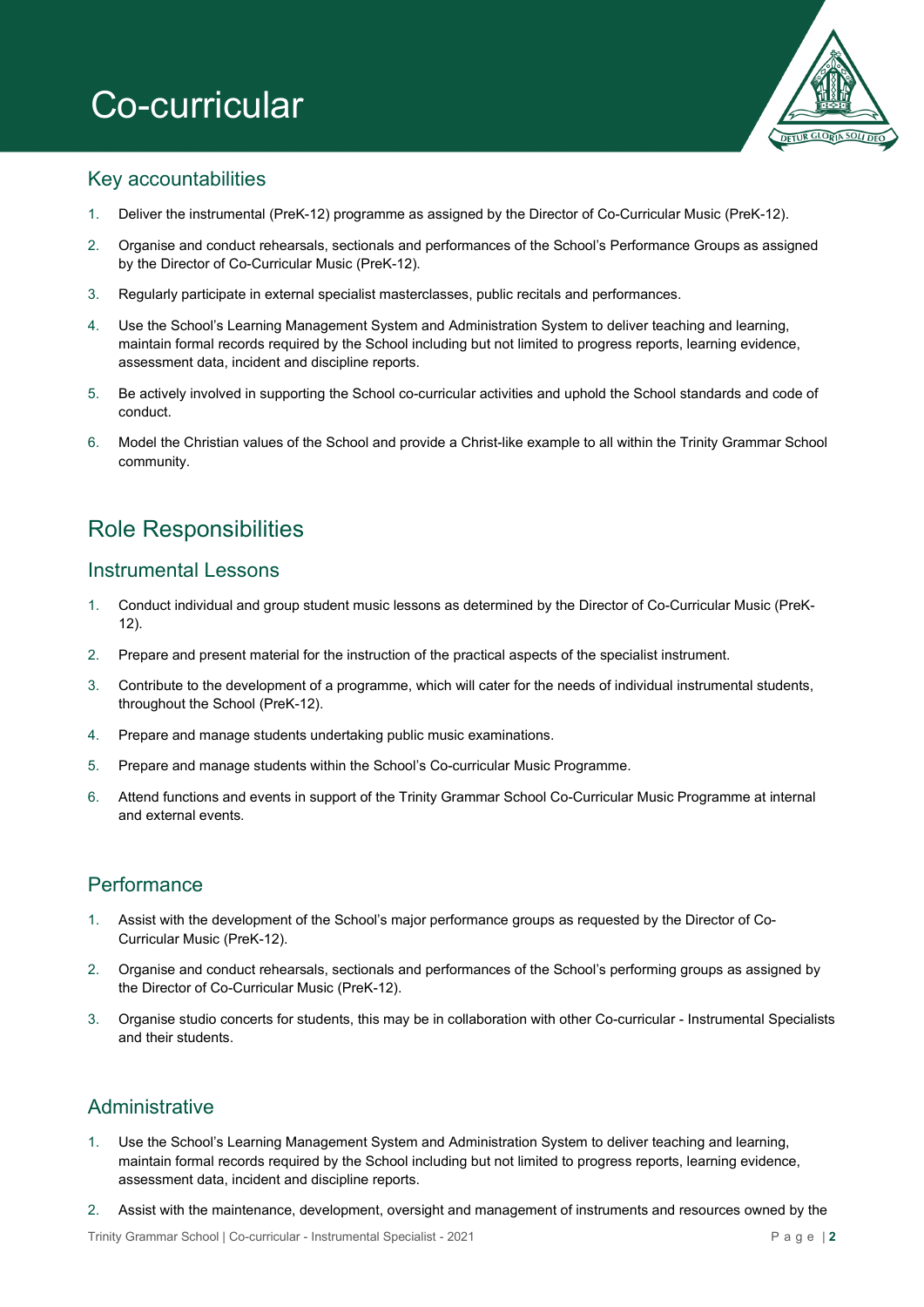# Co-curricular



School, including hiring, loan (music/books) and storage.

3. Assist the Director of Co-Curricular Music (PreK-12) in the development of annual and long-range plans and advise as requested on budget

#### Pastoral

- 1. Support the Christian values of the School and provide a Christ-like example to all students regardless of the students' faith or background.
- 2. Encourage student involvement and growth in all aspects of School life: academic, sporting, co-curricular and pastoral programs.
- 3. Liaise with parents and provide feedback about their child's progress.

### Technology and Equipment

- 1. Be confident and resourceful in learning new technologies and continuously upskill in digital technologies to engage students and enhance student learning and resourcing educational programs.
- 2. Effective use of the School's Administration System.
- 3. Effective use of the School's Learning Management System.
- 4. Acquire and continue to develop expertise in subject specific applications.

#### Professional Learning

- 1. Participate in professional learning teams, faculty meetings and other professional learning events aligned to the School's strategic priorities.
- 2. Regularly participate in masterclasses, public recitals and performances.
- 3. Reflect upon personal teaching practice and set personal professional goals in the spirit of the School's commitment to continuous improvement.
- 4. Contribute to and, active involvement in the School's Professional Meetings Schedule.
- 5. Ensure School compliance requirements are current (First Aid, Working with Children Check etc).
- 6. Undertake continuous learning and upskilling with regard to whole of School Learning Management System and Administration System.
- 7. Undertake continuous learning to develop expertise in subject specific applications.